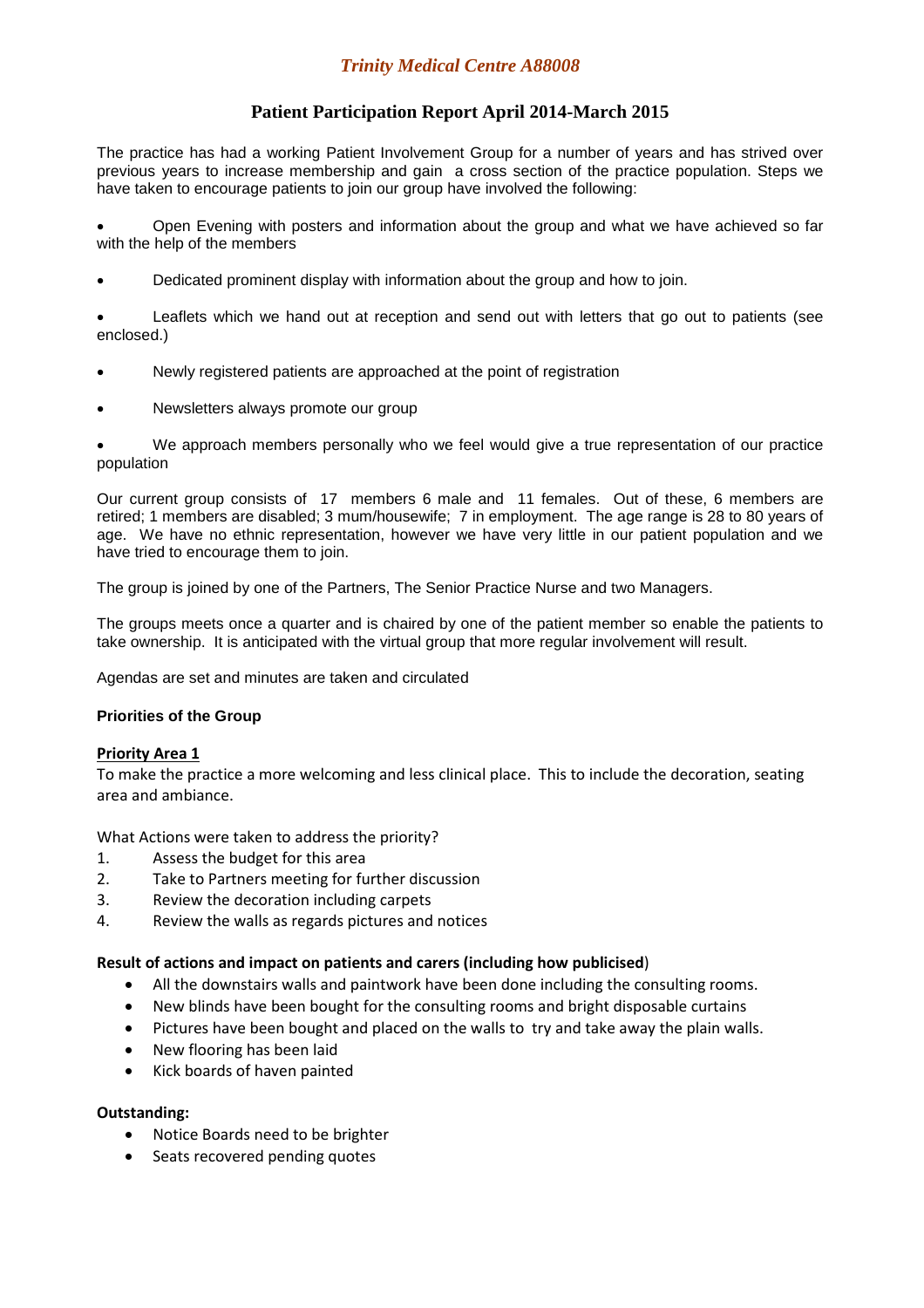## *Trinity Medical Centre A88008*

## Priority Area 2

Make a plan of action to make the reception desk more user friendly for disabled patients as well as patients who are not very tall.

## What Actions were taken to address the priority?

- 1. Assess the budget for this area
- 2. Take to Partners meeting for further discussion
- 3. Design a workable plan
- 4. Get three quotes

#### Result of actions and impact on patients and carers (including how publicised)

- Partners have agreed the budget
- A plan has been designed
- Awaiting 3 quotes

## Priority Area 3

Produce a Leaflet for patients with pathways for self care

#### What Actions were taken to address the priority?

- 1. Take to Partners meeting for further discussion
- 2. Collect all the appropriate information
- 4. Produce a Leaflet
- 5. Review at Patient Reference Group

#### Result of actions and impact on patients and carers (including how publicised)

- A daft leaflet dawn up and presented to the partners for agreement
- Reviewed at the patient reference group in February as to content and layout
- Final leaflet produced and will be available to all patients by end of March

#### **Collate patient views through the use of a survey**

It was agreed to carry out a survey on the patient experience during consultations and a further survey on the waiting room experience.

The survey on consultation was carried out during January and produced 54 returns. The survey on the Waiting Room experience is currently still being carried out.

#### **Discussing survey findings**

The patient reference group met in Feburary (minutes available) and the results of the survey were discussed

The survey was carried out January 2015 and 54 patients returned a survey form. The majority of patients were completely happy with their consultation. However, 3 patients felt the GP had not gone through all options of treatment; 2 patients felt they had not been involved in decision making and 1 patient felt the GP had not treat them with care and concern..

The group felt that the majority of patients were happy with the survey and the GPs also took on board the comments as a learning experience.

#### **Action Plans**

Following on from our discussion an action plan was agreed with the PRG and this was that the there be no further need to explore this one.